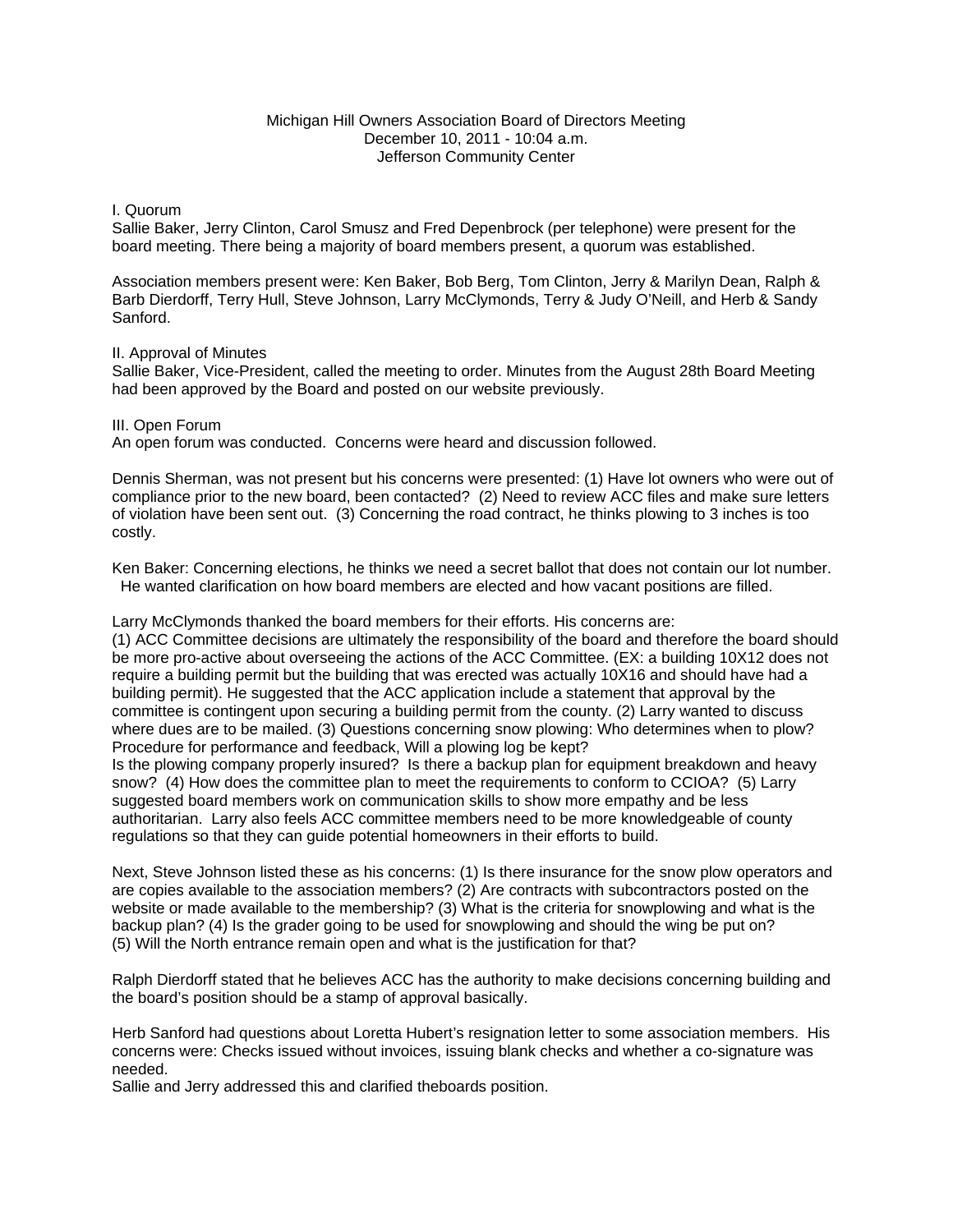Sallie stated that it is not board procedure to issue checks without invoices; blank checks have never been used; three board members are presently on the checking account signature card and a check does not require a co-signature.

In discussing the closing of the North entrance, Terry Hull suggested that the board consider clearing out the ditch on the North side of the road and putting in a culvert.

Steve Johnson presented Jerry a May bill from Lux Excavators and had two fuel filters for whomever will be doing grader maintenance.

Ralph asked when the burn pit is to be burned. Jerry said the fire chief has been contacted and he will burn when there is snow of the ground and they have time.

#### IV. Officers Reports

Fred Depenbrock, per his telephone call, reported the pond was taken care of in the fall; Division of Water Services has been reported to and we are working on easement issues and hope to have them resolved in the near future.

Sallie Baker reported Mark Matulik is heading up the committee to rewrite the by-laws to comply with CCIOA. The committee is seeking legal counsel with Hindman Sanchez. Hindman Sanchez have indicated the covenants should not be changed and the Articles of Incorporation should remain as they are written. A proposal will be discussed as a motion for having Hindman Sanchez customize required policies using our by-laws as a basis in New Business.

Jerry Clinton and her committee worked diligently to rewrite the snow removal contract. Copies of the contract were available.

September 30, 2011 Jerry received a 60-day written notice from Mark Price ending his contract. She then met with her committee to rewrite the snow removal contract. The job was posted in The Flume for approximately 6 weeks and bids were received. She presented information on the bid that was approved by the board. There was much discussion and many questions concerning this contract. The contract will be in place for five (5) months – December 1, 2011 – April 30, 2012. Terry O'Neill said the contract does not have provisions for liability and workers comp insurance. Jerry has spoken with Jetta Inc and they will provide proof of liability insurance. Larry thanked Jerry and her committee for their hard work in securing this contract.

Patrick Strong has done a thorough analysis and review of MHOA Income and Expenses for 2010 and 2011. Our current balances are: Checking - \$38,119.44; Savings - \$853.07 and 1st CD - \$6522.23. There is a 2nd CD but Patrick does not have access to the account at this time. We will have this information at the next Board meeting. The 2012 Proposed Budget will be presented in New Business.

Carol Smusz stated this was her first board meeting and had no report.

#### . V. Old Business

Motion 5 concerning enforcement of the removal of trailers and campers was next on the agenda. Jerry moved we pass Motion 5 [See minutes of August 28th, 2011 meeting]. Carol seconded the motion. **Discussion** 

followed: Terry O'Neill thought the practice of enforcement should be separate from the by-laws; Terry Hull said originally members bought lots so that they could bring their trailers and campers up to enjoy Michigan Hill and remove the trailers and campers at the end of the season. He thinks we should return to the original by-law concerning this matter. Jerry Dean questioned waste removal with trailers and campers that are left for months at a time. With so much controversy concerning this issue, the Board defeated the motion.